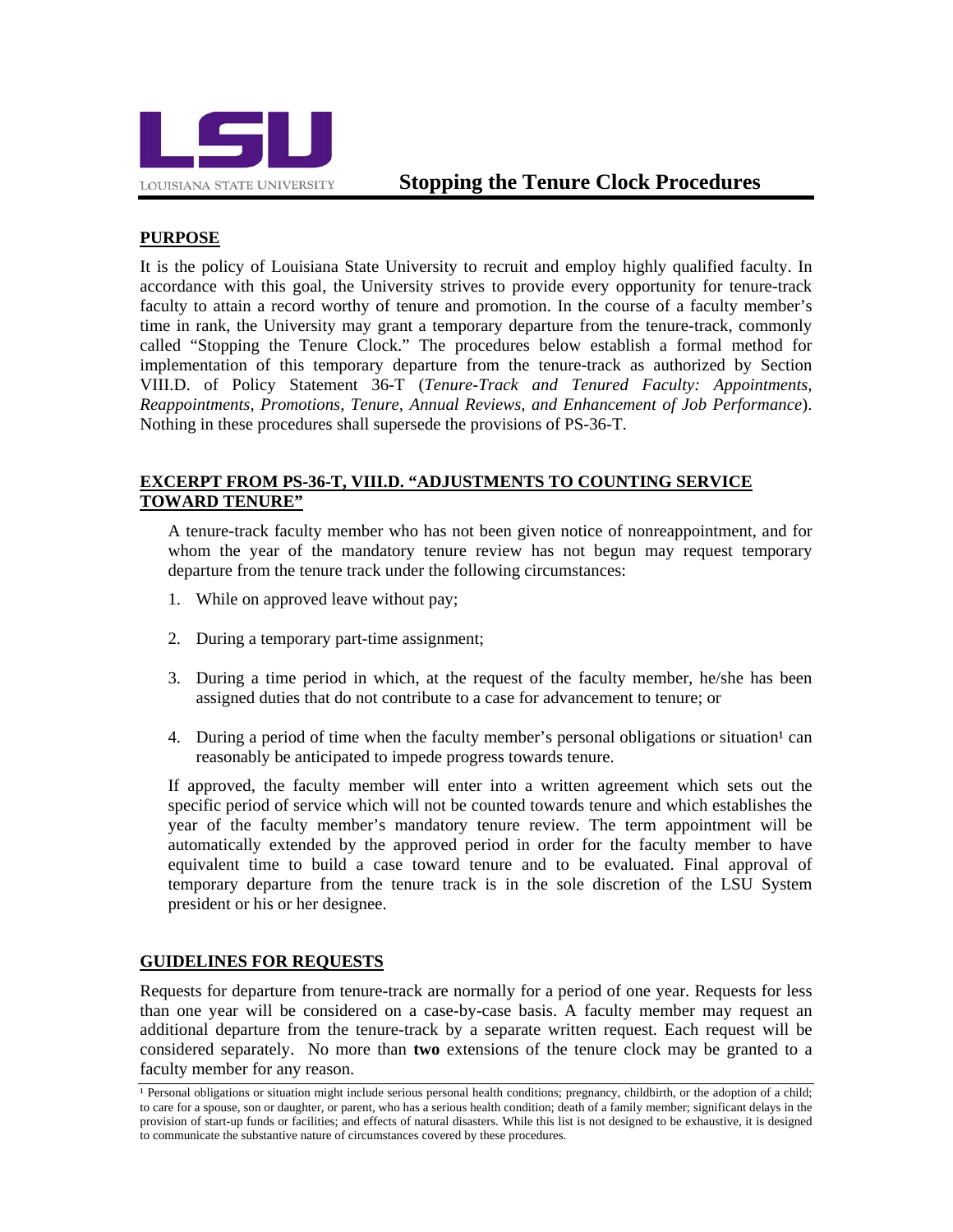A request for departure from the tenure-track must be made by the faculty member prior to April  $1<sup>st</sup>$  of the mandatory tenure year. Likewise, the reason for the request must have occurred prior to the mandatory tenure year.

If the request for departure from tenure-track is made prior to April  $1<sup>st</sup>$  of the year of the reappointment review, the agreement will delay by one year (or approved portion of a year) the reappointment review.

Requests should be made on a prospective basis.

Requests for temporary departure from the tenure-track will not negatively impact a faculty member's Graduate Faculty Status.

#### **PROCESS**

- 1. A faculty member desiring temporary departure from tenure-track should initiate the request in writing to the Department Chair². The request should include the reason for the request, the impact on the faculty member's teaching and scholarly activities, the timeframe requested, and any modifications to duties while temporarily on the non-tenure-track. If the request is related to FMLA leave and the faculty member would prefer not to disclose the pertinent information to the Dean and/or Chair, the details may be provided directly to the Office of Human Resource Management (HRM). The Chair will forward the request with a recommendation to the Dean.
- 2. The Dean will review the request and forward it with a recommendation to HRM.
- 3. HRM will note how the request will impact the tenure-track period and then send the packet to the Provost for review/approval.
- 4. If the Provost approves the request, the request will be sent to the Chancellor for review/approval.
- 5. Once the Chancellor approves the request, HRM will send the faculty member a Stop the Tenure Clock Agreement form to sign.
- 6. Once the Agreement is signed, HRM will send the entire packet, including the signed Agreement, to the LSU System President for final approval. The Agreement will not be effective until this approval is obtained.

The Stop the Tenure Clock Agreement will specifically state that the time period of temporary departure from the tenure-track will not be considered "service" within the meaning of the LSU Board of Supervisors Regulations, Chapter II §2-7 and/or will not be service for the purposes of attainment of tenure by the passage of time. The Agreement will also include a written acknowledgement by the faculty member that the effect of the Agreement on his/her tenure-track period is fully understood.

#### **REVOCATION OF STOP THE TENURE CLOCK AGREEMENT**

If both the University and the faculty member concur, this Agreement may be revoked. The faculty member should initiate a request in writing to the Department Chair prior to April  $1<sup>st</sup>$  of the original mandatory tenure year. This will be forwarded with recommendations through the

<sup>&</sup>lt;sup>2</sup> The term *Chair* means unit head, director, dean, or otherwise-titled chief officer of a department (PS-36-T).